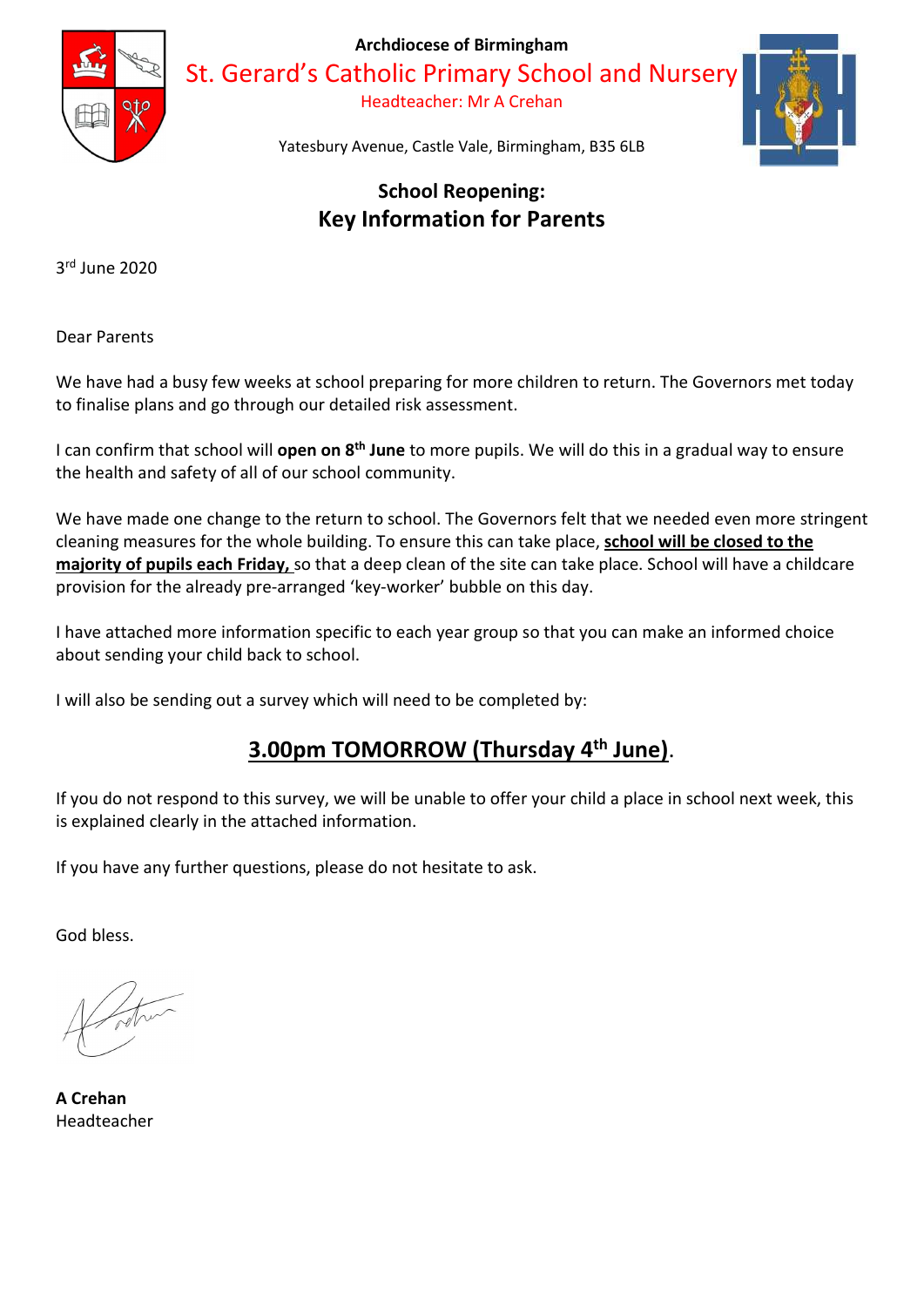Archdiocese of Birmingham



St. Gerard's Catholic Primary School and Nursery Headteacher: Mr A Crehan



Yatesbury Avenue, Castle Vale, Birmingham, B35 6LB

# School Reopening: 'Frequently Asked Questions'

## Do children have to attend school?

No. We recognise that this is an anxious time for parents and there are still many questions unanswered. Parents will not be fined for non-attendance.

## Can I choose when my child comes to school?

Once you have agreed to take a place, your child is expected to attend as normal.

## What will happen to the current group of vulnerable children and children of key workers?

These children will continue to attend school although they can be in classes with their peers if their year group is one of the classes to reopen.

If your child has a sibling that is due to come in at 9.30am, you can still drop both children off at 9.00am and pick them up at 3.00pm from the normal 'Keyworker Gate (Gate F)'.

## Does the current group of vulnerable children and children of key workers need to wear uniform?

Yes. They should wear summer uniform or school PE kit to school. It should be clean each day. They can bring a coat if necessary.

## Can you guarantee my child will not catch Covid-19?

No, we can't. We can minimise the risk through the range of protective measures we are putting in place but we cannot guarantee that children or adults will not become infected at school.

# What are the arrangements for additional cleaning?

Additional cleaners will be on site for regular cleaning of contact points and for more thorough cleaning at the end of each day. We will also close the site for the majority of children and staff, and have a 'deep clean' every Friday.

# Hand washing and hygiene - how often will children be washing hands and is there enough supply?

Children will be required to wash/sanitise their hands upon entry to school, at regular intervals throughout the day, every time they go to the toilet and before and after meal times. We have an adequate supply of soap and hand-gel in the school. Dryers will be turned off in bathrooms and children will use paper towels to dry their hands.

## Siblings in other year groups. Will they be able to attend as well?

Children from Years 2, 3, 4, and 5 will not be able to return to school unless they are in the vulnerable category or the child of a key worker and have had it pre-arranged by the school.

## How will playtimes and lunchtimes be organised?

Playtimes, lunchtimes and time outside will be staggered to ensure that children in "bubbles" do not mix. Where more than one group is outside, groups will be kept apart using zoning. Detailed arrangements for lunch can be found in specific year group guidance.